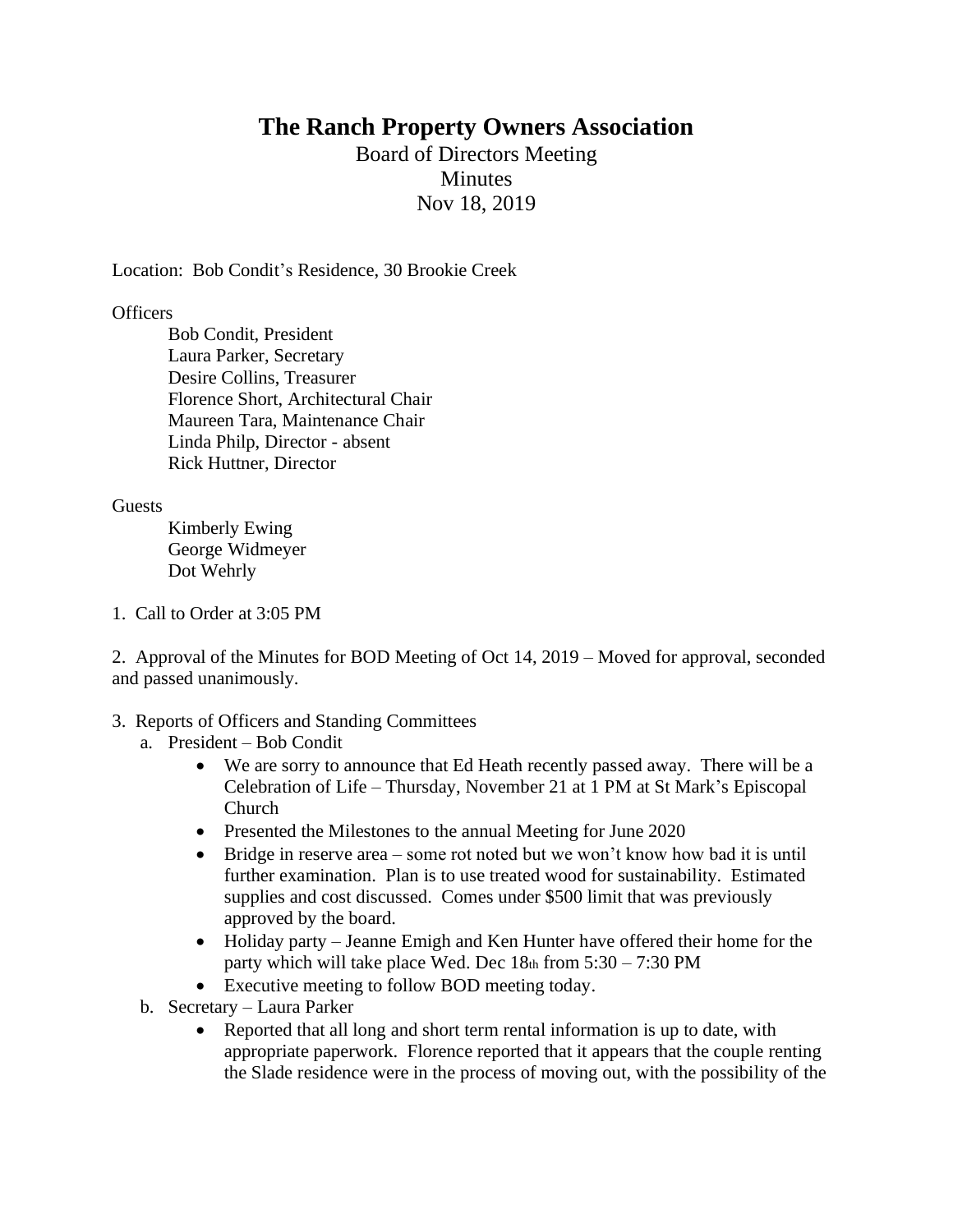property going on the market. Laura will check with the Property Management Company to see if any further rental plans in place.

- Due to competing priorities, Laura has asked that the board look for someone to take over, or to share the secretary responsibilities. Laura will try and meet the needs of the role, unless needing to emergently leave town.
- c. Treasurer/Finance Desiree Collins
	- Operating and Capital budget are within budget year to date
- d. Architectural Florence Short

Completion Certificates

- Lot  $93$  deck railing complete
- Lot 81- completed hot tub installation
- Lot 18 installation of low profile ham radio antennae
- e. Maintenance Maureen Tara
	- Pending estimate for adding river rock to side of roads
	- Pending evaluation of culverts from John Randle
- f. Director Rick Huttner
	- Gazebo report -

The bridge has been repaired and the new wood has been painted, anticipating completion of painting in the spring. Cost estimate for roof is pending. Landscaping also needs to be considered. There are sprinklers and it is likely grass is the best/most cost effective option. Pending identification of pathway to gazebo on common ground. Further discussion about solar power is tabled for now.

Discussed how to improve access and enjoyment of the Gazebo by the community.

- g. Director Linda Philp absent
- 4. Items Requiring Discussion/Action
	- a. Reserve Study and FY 2020 Budget.

George, Bob and Maureen all worked with Desiree to review prior expenditures and upcoming projects to be included in/considered for next year's budget. There is a recommendation by the finance committee to increase annual assessment, and we are considering the adjustment in concert with the recommendations from the reserve study. This is based on the excess from annual assessment, fiscal stability and predicted future projects. Fiscal year 2020 working budget to be distributed to board members. At the January 2020 BOD meeting board members will be asked to approve the 2020 operating and capital budget.

Capital projects

- Front Entry Sign because of cost will bring to the annual meeting with design options and cost estimates for homeowner approval.
- Light poles pending alternate solution to reduce costs.
- Directional and street signs need to be replaced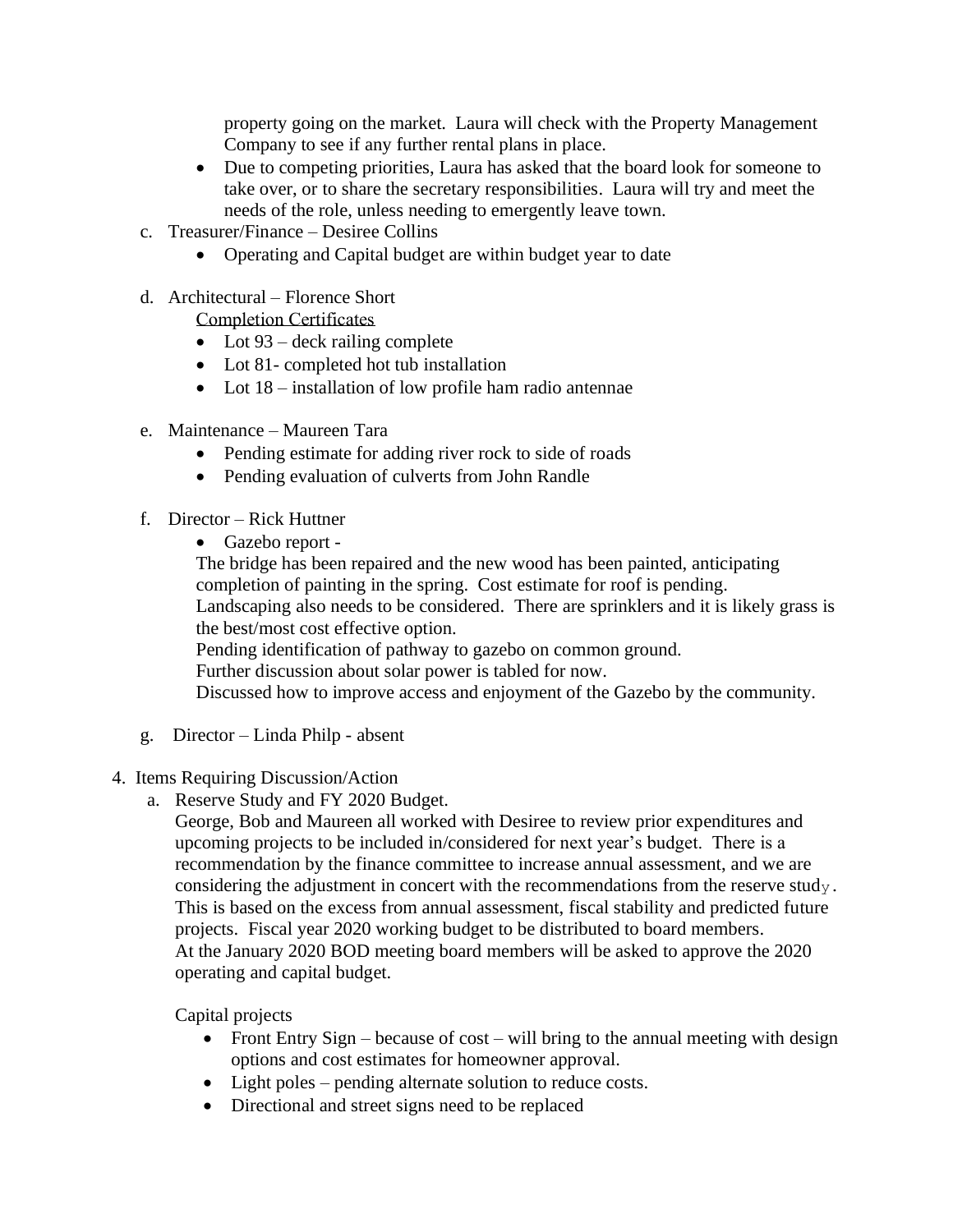- Irrigation system upgrades Fawn Lake Culvert to be replaced/pump replacement in our budget.
- Another anticipated cost is repair of culverts going under our roads (7 in total). Pending assessment by John Randall to help us prioritize repair. These have never been repaired or replaced in 40 years – will put cost of repair of 2 culverts for this coming budget year.

Operating expenses to include:

- Gazebo Roof Repair and creation of path
- Repainting of outside of the mailroom
- Rebuilding of reserve footbridge
- Street light bulb replacement

Association Reserves Study to reflect on repairs year to date:

- Asphalt seal and crack repair
- Latigo Pump House
- Culvert repair Mailroom pond
- Split rail fence out front
- b. Milestones for the 2020 Annual Assessment for board members to review
- c. Status of DCCR updates
	- Need to be updated to be in compliance with state law and best practice. Much work has been done but much more to do. Desiree, Maureen and Linda will start with this project in December.
	- The Architectural committee has done extensive work with getting the architectural rules in line with DCCRs.
- 5. New Business:

None

- 6. Old Business
	- a. Front sign committee status report

There are monies in budget for sign repair but none for retaining wall. It is felt that for a cohesive design, both need to be replaced. See specifications as Attachment A. Approval for specifications: motion for approval, seconded and unanimously passed. Tomorrow the committee is presenting specifications to Durango Signs Several design options will be presented to the board for consideration. Discussed strategy to present this project and design options to the homeowners. It is felt that we should have a separate meeting to discuss design options and ask for feedback. We can also put some preliminary information on our website, advising members by a special roundup email publication which George Widmeyer has offered to write this roundup. Town hall meeting is to be considered.

b. Reserve bridge status report – Discussed in President's report above